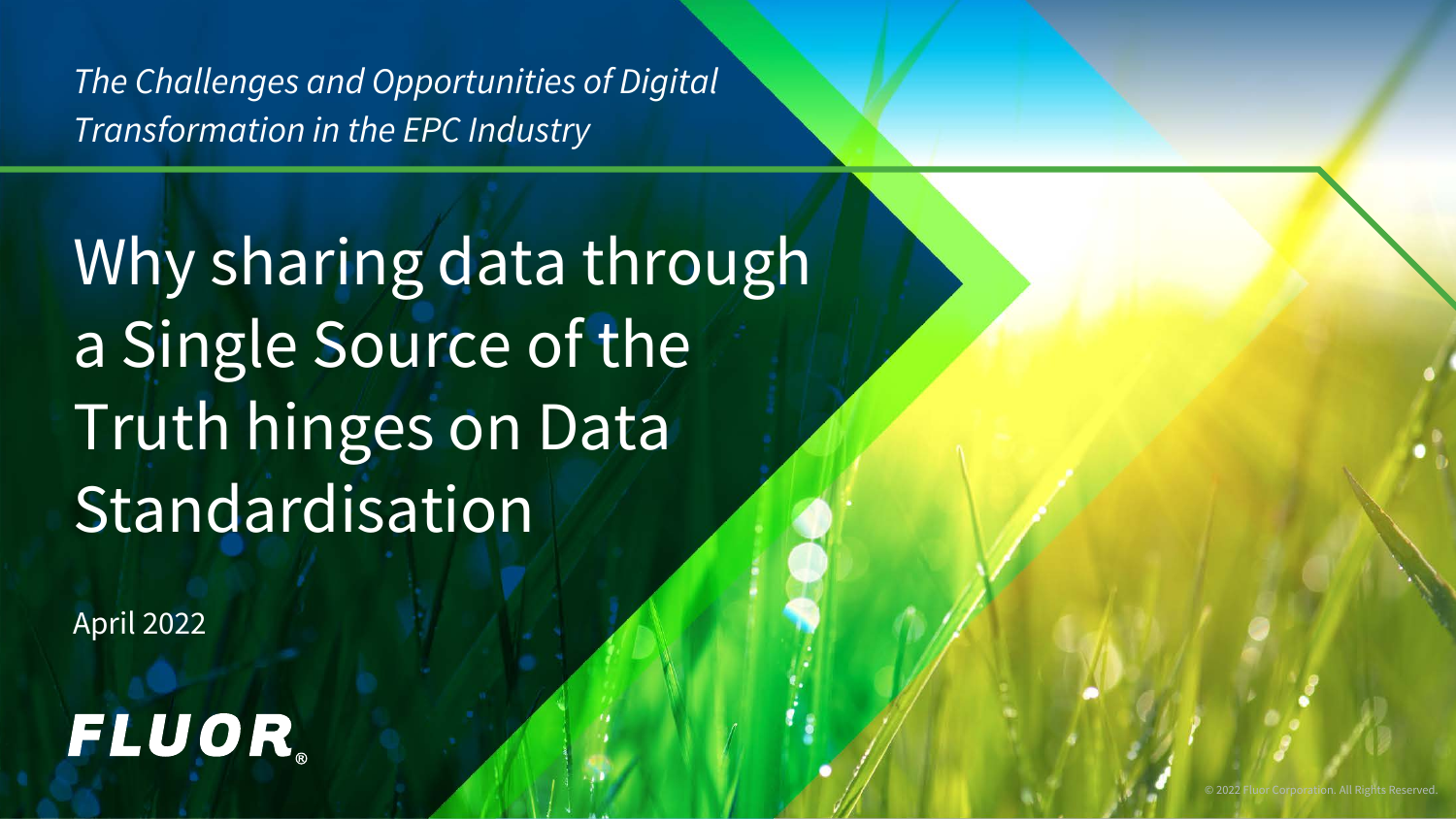# **Introduction**



## **Anton van der Steege**

- ▶ Fellow and Global Cost Management Lead in Fluor
- $\blacktriangleright$  Involved with tool development, updating practices, training and system support
- ▶ Master of Science in Mechanical Engineering from University of Natal, South Africa – 1990
- ▶ 25 years in EPC management sector (18 with Fluor)
- ▶ Certified Cost Professional with AACE<sup>®</sup> International since 2004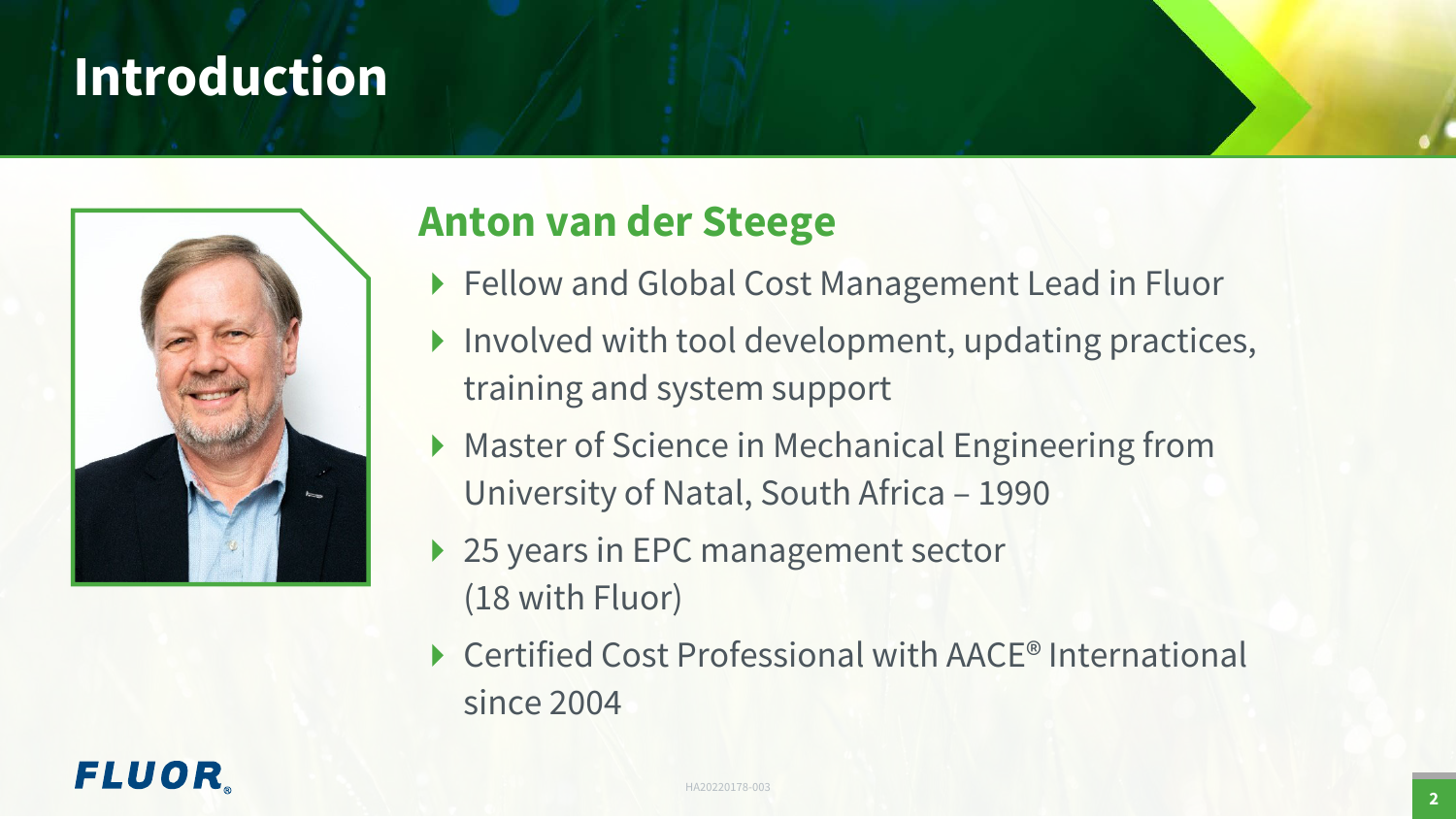## **Takeaways**

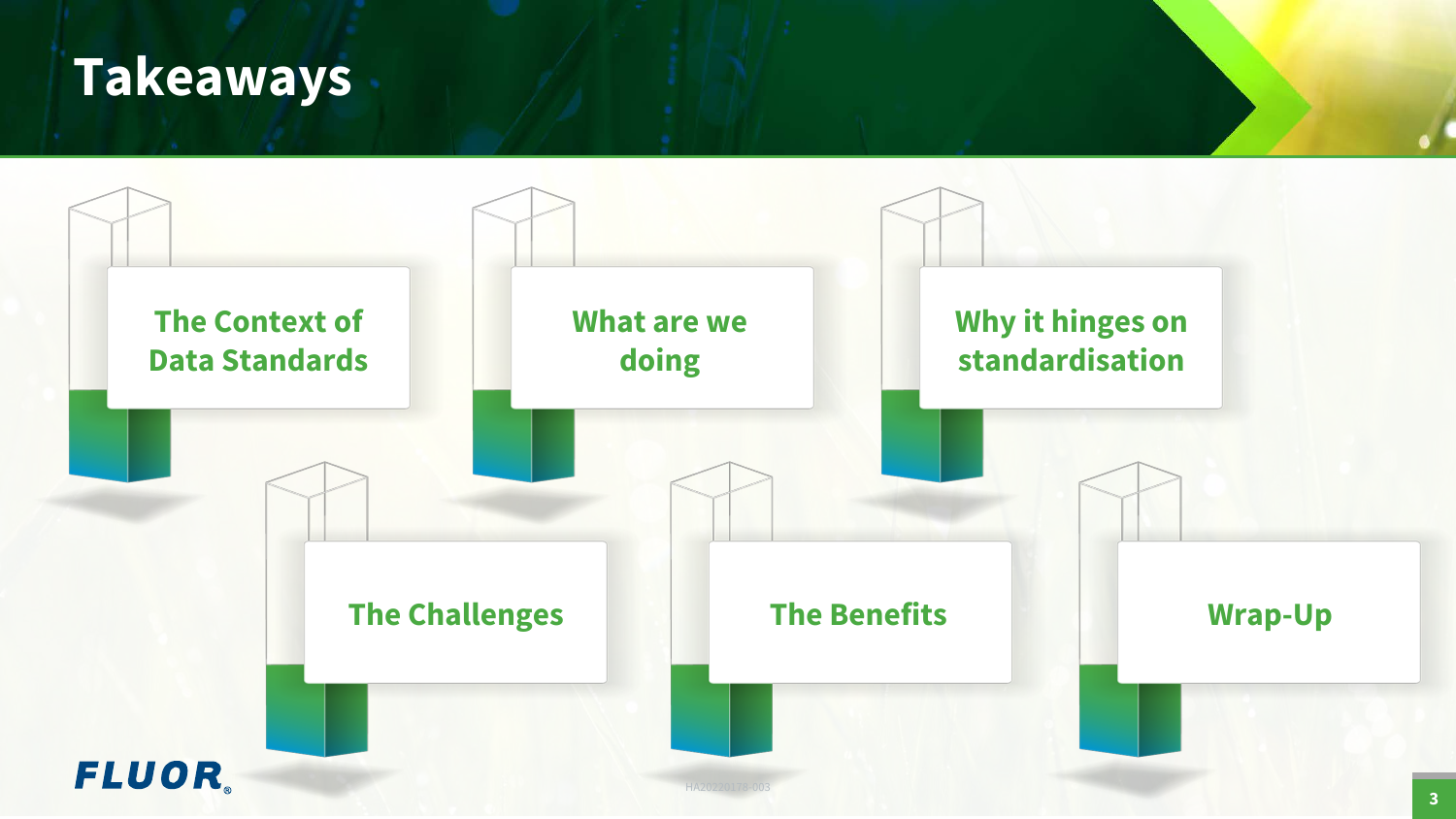# <span id="page-3-0"></span>Context: Object Based Data



### **Projects use data through the entire life cycle of the project across multiple applications**

- ▶ Engineering 3D model
- Data sheets
- **Engineering drawings**
- $\blacktriangleright$  Fabrication deliverables
- ▶ Construction
- ▶ Commissioning
- Asset data
- ▶ Cost data
- $\triangleright$  Schedule data
- ▶ Handover Digital Twin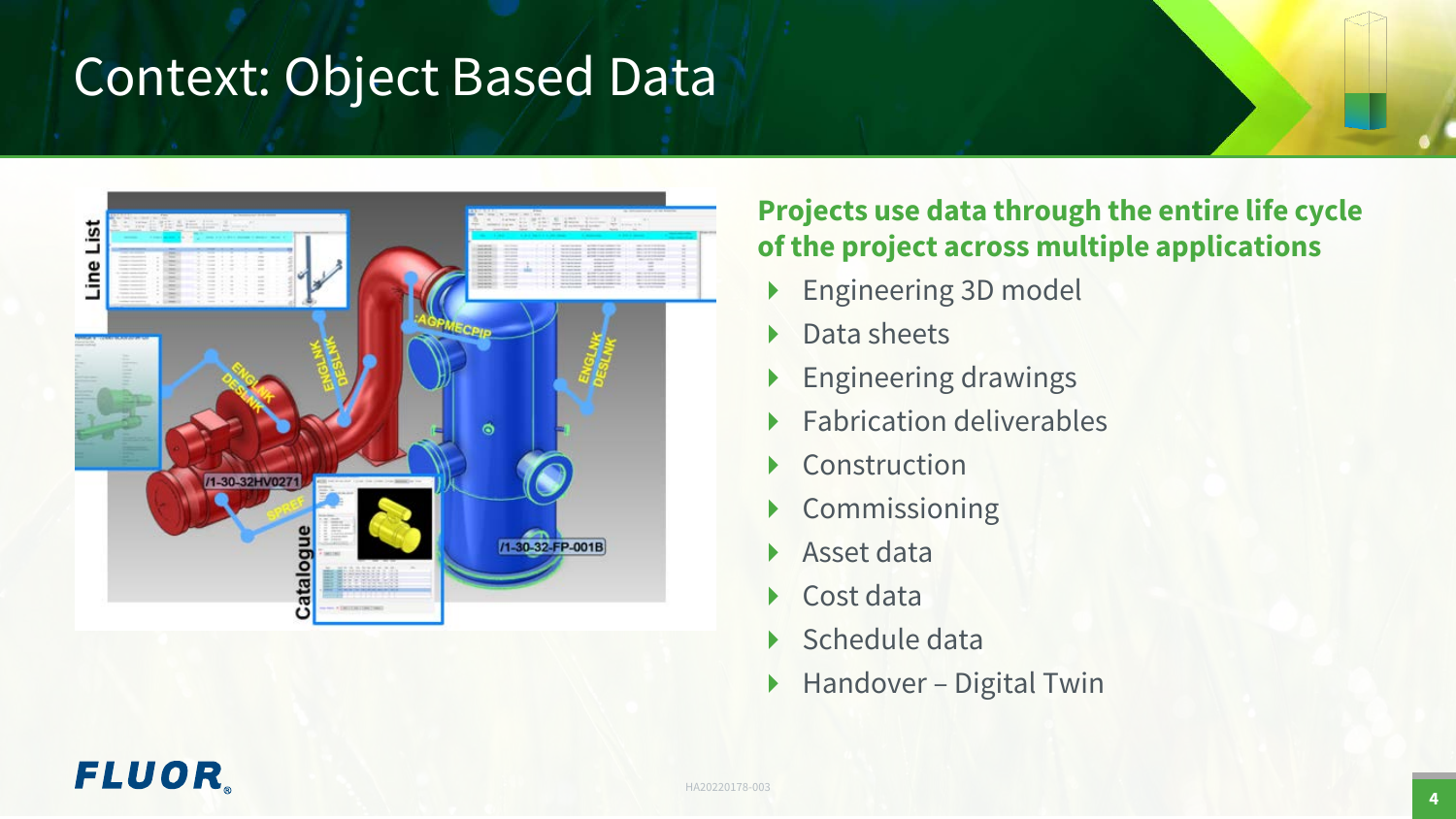# **Context: Single Source of the Truth Example**

- ▶ Tag item data that cascades through design, construction and operations
- $\triangleright$  Status of design
	- ̶Design status e.g., issued for construction
	- ̶ Timing of data
	- ̶ Progress measurement
	- ̶ Cost of supply and installation

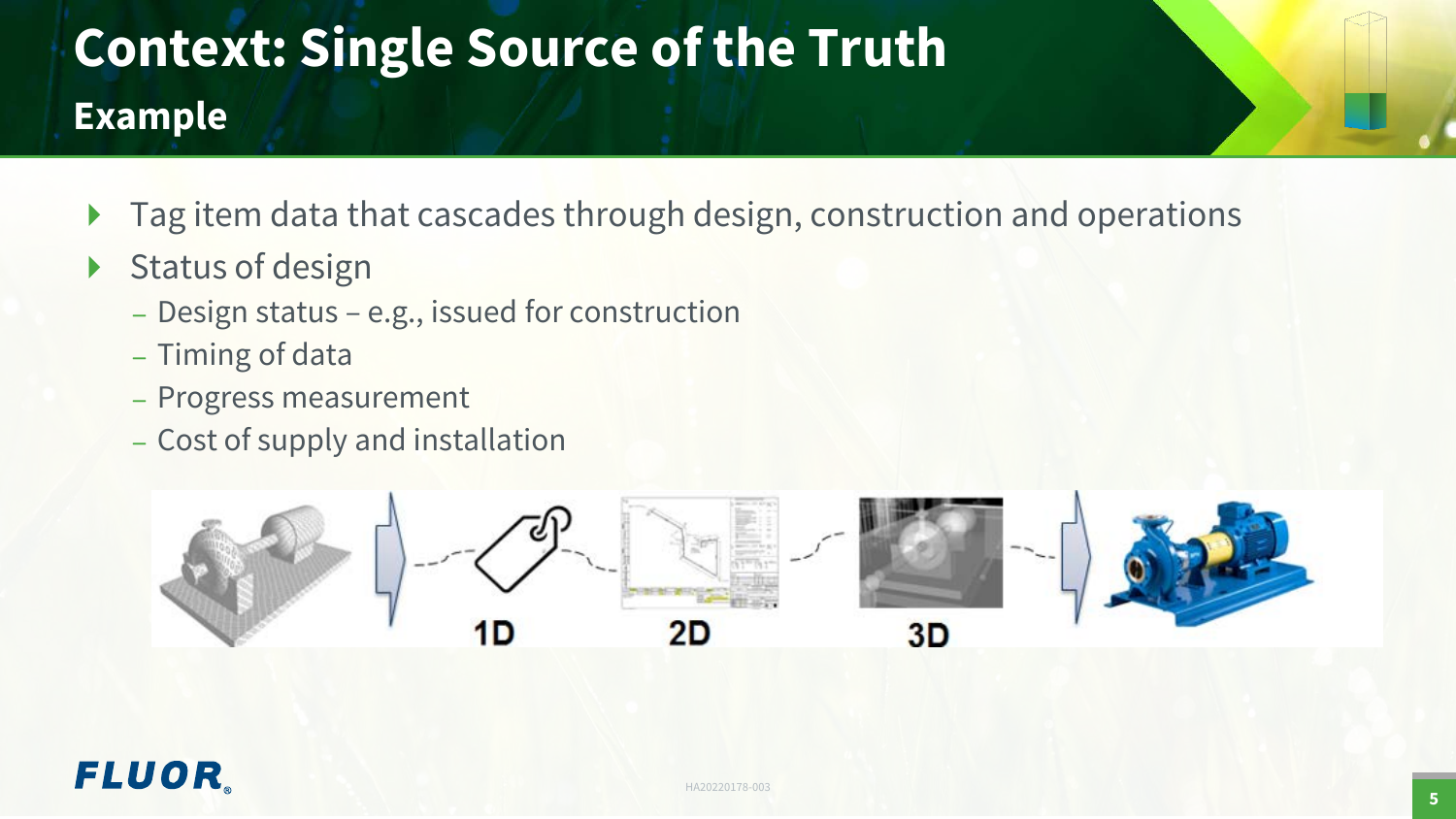## **Context: Progress for Better Financial Decision Making**

## **Traditionally**

- ▶ Engineering provided design specifications
- ▶ Facility delivered with a library of paper documents
- Much of the documentation was not used during operation and maintenance
- Difficult to find required information

## **Full Plant Life Cycle**

- ▶ Object oriented data is created, structured and stored from concept to operation
- Different data structures are required for different phases and purposes
- ▶ Good data standards provide the mechanism to share attributes effectively
- $\triangleright$  Benefits for predictive maintenance, impact on reducing downtime, aids real time monitoring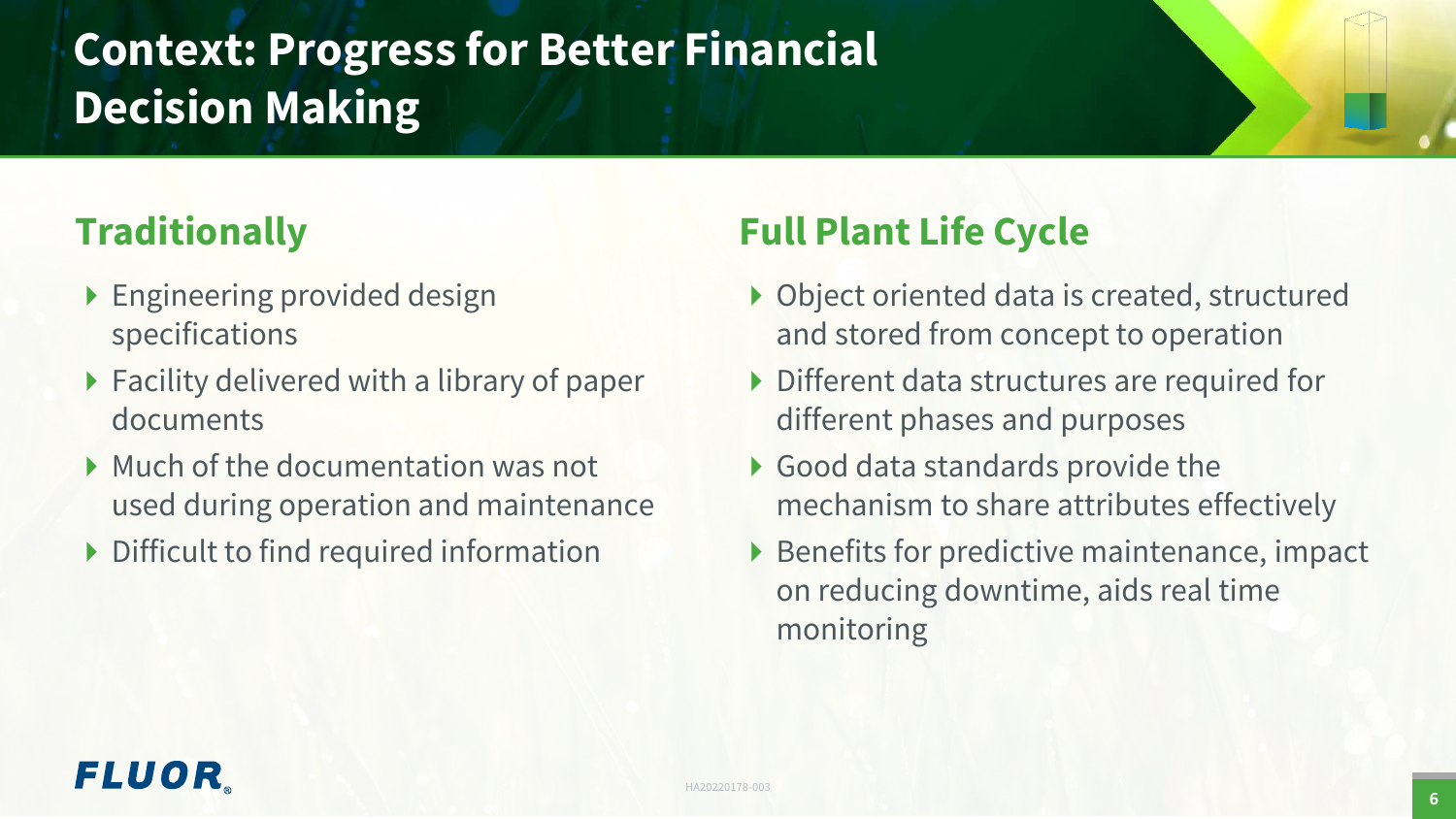# <span id="page-6-0"></span>**Our Vision and Plan**

- $\triangleright$  Data centric execution data highway
- $\triangleright$  Need for data sharing
	- ̶ Through different tools, systems and processes
	- Between disciplines and contracting entities
	- ̶ Information related to
		- **Technical specifications**
		- **Status**
		- Cost and schedule
		- Actual asset details and status for maintenance
- ▶ Different systems use different levels of detail



### **Data standards:**

Defines data attributes in information exchange between contracting parties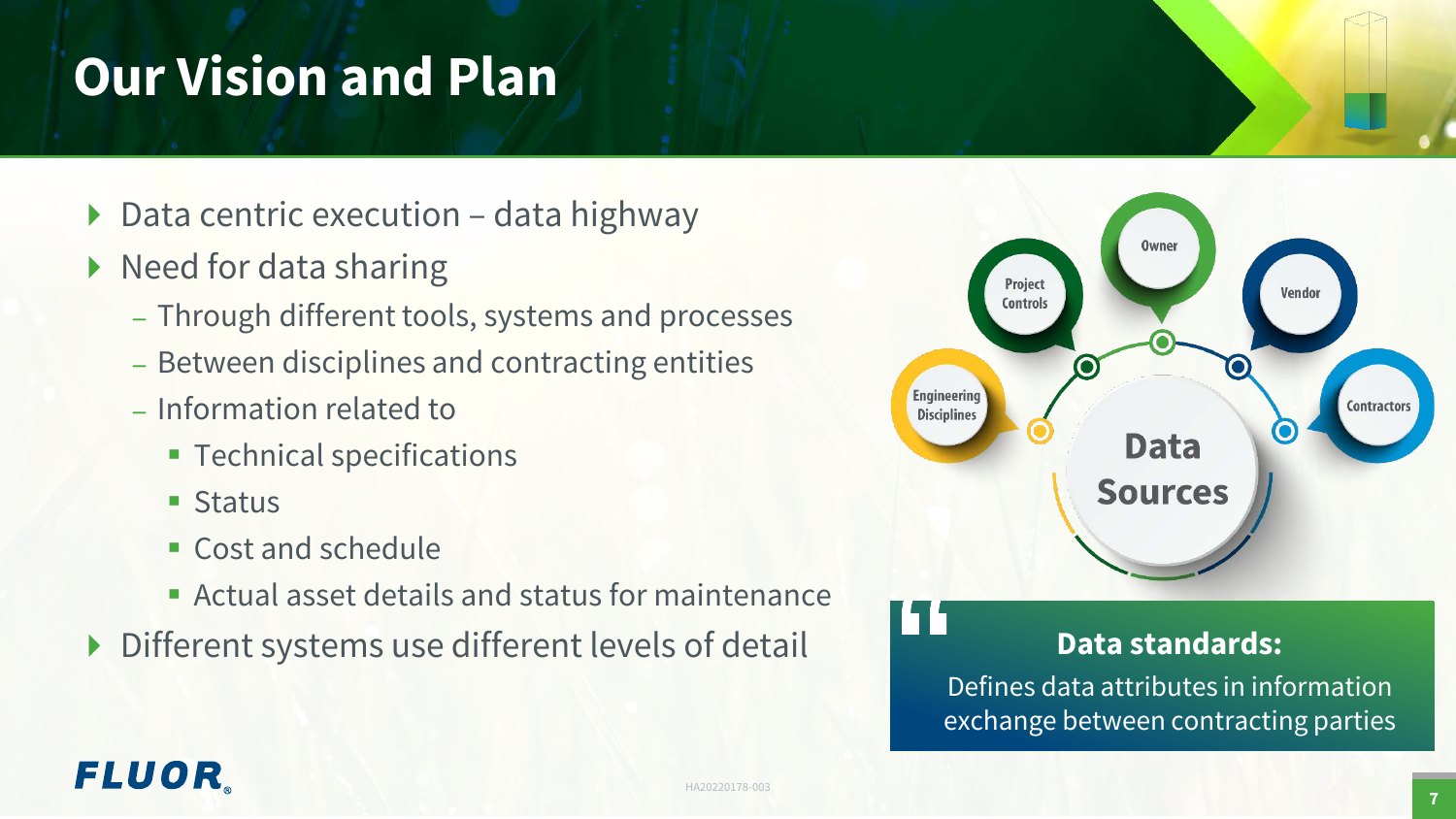# <span id="page-7-0"></span>**The Standardisation Argument**

#### **Hardware Specifications**

- **Process**
- Equipment
- Facilities, structures and infrastructure
- ▶ Layout and piping
- Electrical and control systems
- Health, safety and environment

#### **Budget and Change Management**

**Planning and Progress**

- ▶ Improving project execution success rate
- Data standard → language
- $\blacktriangleright$  Helps to provide predictability and reduced costs
- ▶ Data lives beyond the project and supports operation and maintenance of completed facility
- $\triangleright$  Provide suitable data attributes that works throughout the facility life cycle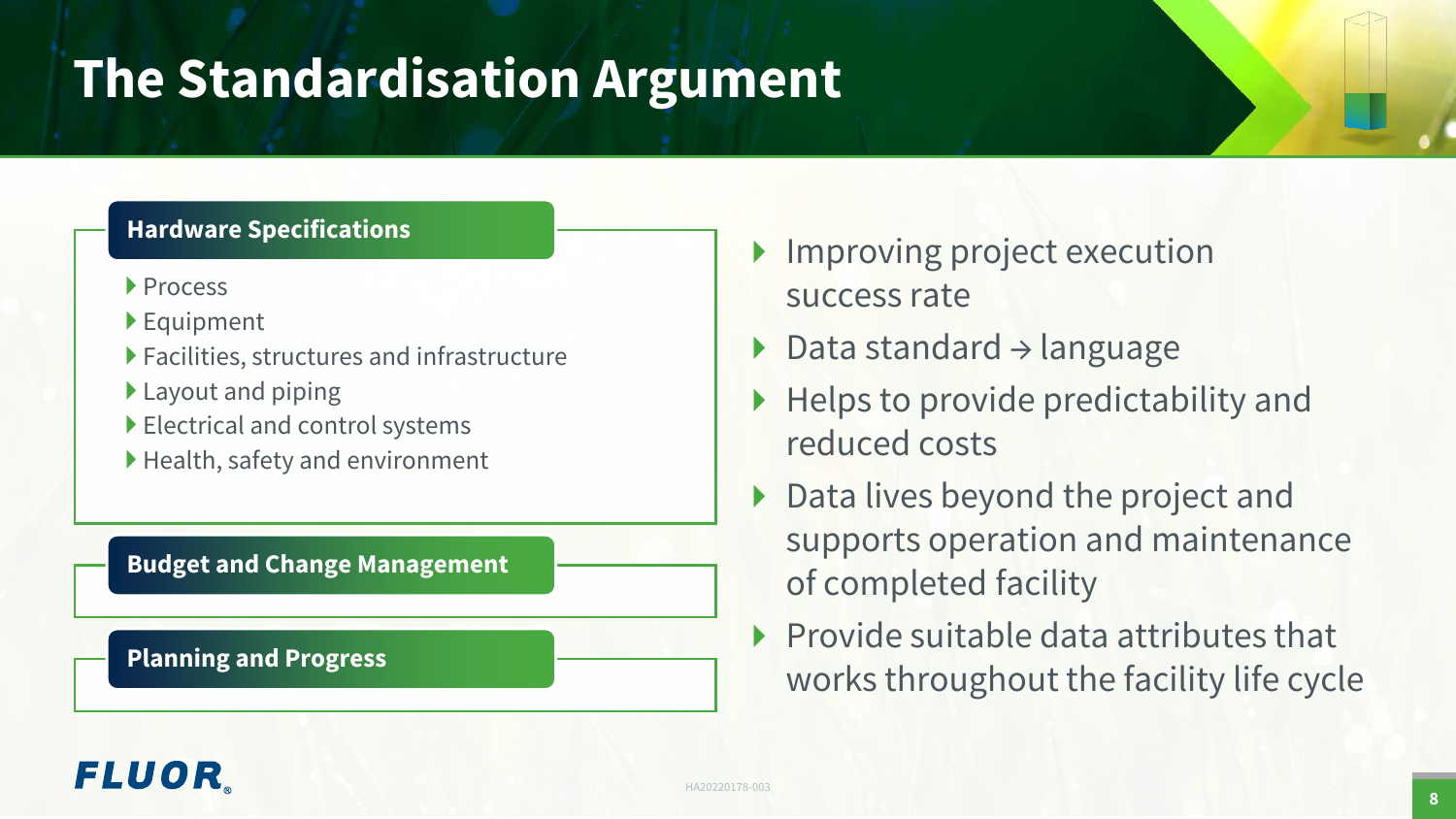# <span id="page-8-0"></span>**Challenges**

Adoption of data standards by diverse groups **iiii** 

Support the needs of different groups 222

6 Common understanding for the need to enrich data with suitable attributes

Requires more effort up front to reap benefits later

Needs to support the originator's work processes

Sharing of data with different consumers hh.

- 
- Aggregated data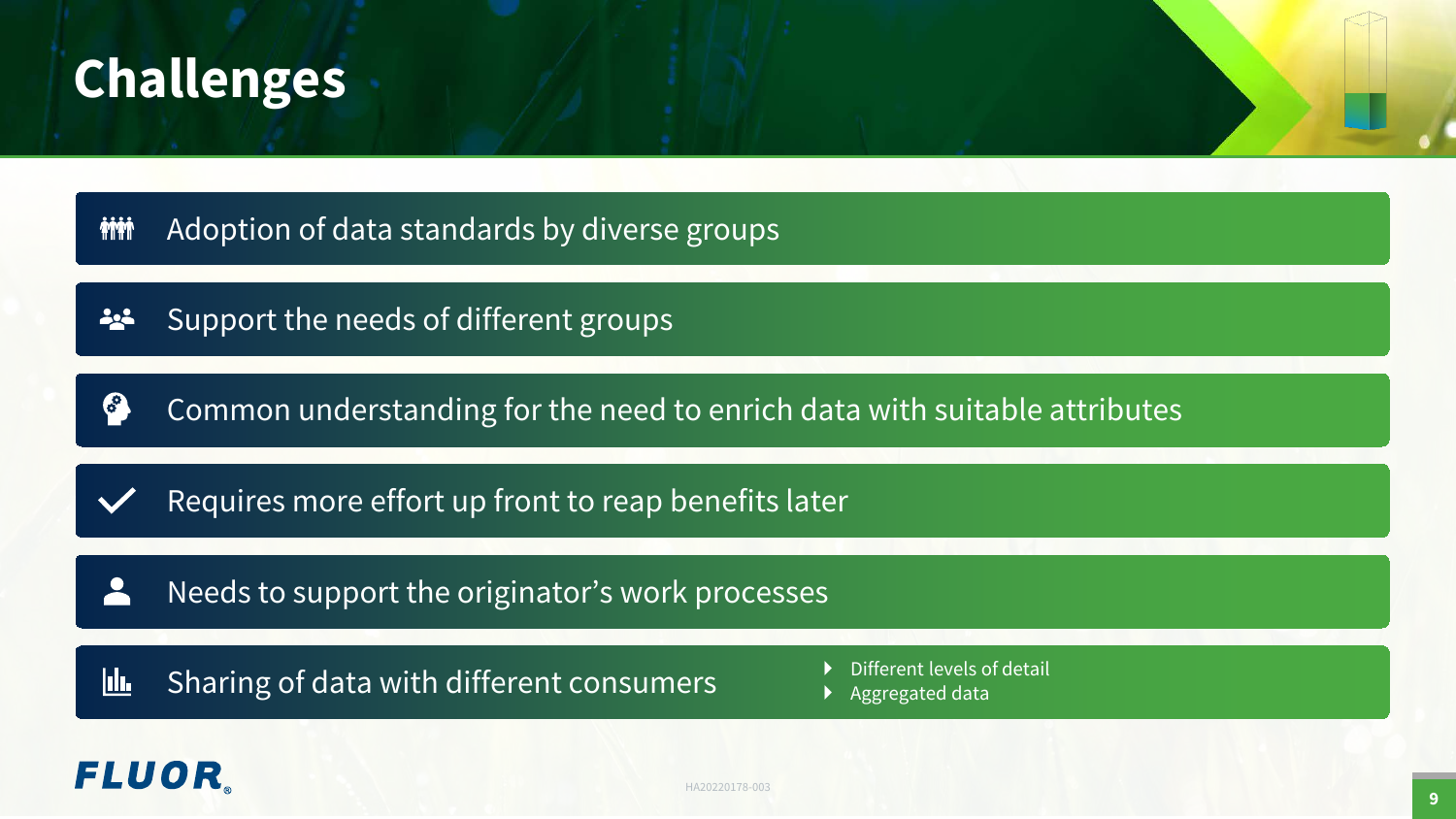# <span id="page-9-0"></span>**Benefits**

- Move away from data in special spreadsheets and local databases
- ▶ Reduce the risk of working with outdated or premature data
- ▶ Good standards provide more predictability
	- $-$  Improved multi-variable correlations in agnostic neural networks (artificial intelligence)
	- ̶Enhanced historical data to benchmark new projects
- ▶ Standardised data can also be applied to new technologies providing a level of predictability in unchartered areas